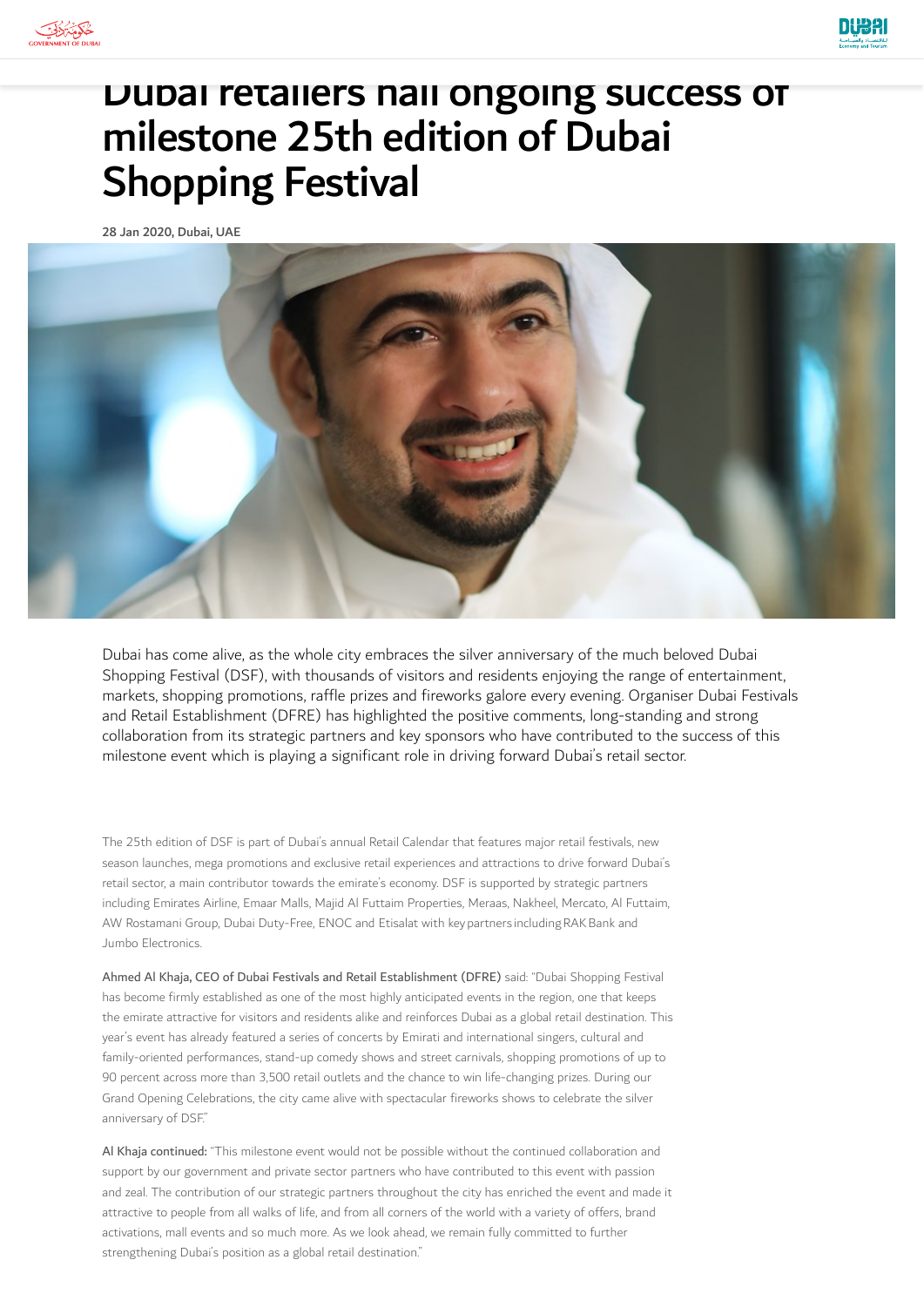#### Al-Futtaim Malls

Steven Cleaver, Director, Shopping Centers Dubai, said: "We are always thrilled to be part of DSF and offer our visitors great deals and bargains throughout this shopping extravaganza. Year on year, we've been witnessing an increase in the number of visitors during this period, which is a positive sign for the retail sector. We've also paired up amazing deals with an array of phenomenal activities and entertainment. Shoppers can enjoy watching Britain's Got Talent performers, Living Statues or have their little ones play at the largest LEGO Festival in the Middle East with seven unique zones on offer and an all-new LEGO NINJAGO IMAGINE Show. Since its launch last week, the LEGO themed show has attracted more than 50,000 visitors at Festival Bay .

## Arabian Automobiles of AW Rostamani Group

Michel Ayat, CEO of Arabian Automobiles said: "We are proud to continue our relationship with Dubai Shopping Festival and align with its mission of providing exceptional services and offers to all Dubai citizens, residents, and visitors. We would also like to express our happiness for the results we have achieved thus far during the festival in its 25th edition and also anticipate the second half of the festival to be even more successful, thanks to the generous and comprehensive deals offered to customers by Arabian Automobiles Company. We will continue to support this event and strengthen the successful strategic partnership that has spanned for a quarter of a century, in support of the vision of the wise leadership, to make the Emirate the best tourism and shopping destination in the world."

#### Dubai Duty Free

Colm McLoughlin, Executive Vice Chairman & CEO said: 'Dubai Duty Free's continued support to DFRE demonstrated its commitment to playing a significant part in the development of the tourism and retail sectors of Dubai at the start of the year. In turn, DDF also benefits from its many initiatives like DSF as evident by the large number of visitors who shop at Dubai Duty Free in Dubai International and Al Maktoum International Airport during the event period."

Salah Tahlak, Executive Vice President – Corporate Services added: "Dubai Duty Free has a number of initiatives in place to maximize the potentials and opportunities brought about by the impact of the consumers during the Dubai Shopping Festival period. The initiatives are customer friendly and focus on the essentials of understanding the needs and requirements of this popular and longest-running festival of its kind."

### ENOC

His Excellency Saif Humaid Al Falasi, Group CEO said: "The Dubai Shopping Festival plays a significant role in positioning Dubai as one of the world's top retail and tourism destination. Attracting millions of visitors from all around the world, we are proud to be contributors to making the DSF yet another successful event that offers its visitors world class entertainment."

#### Meraas

Sally Yacoub, Chief Malls Officer said: "The city has truly come to life at our family-friendly destinations through the array of celebrations we've laid out for the 25th Dubai Shopping Festival. This year, along with the unique attractions and experiences available for visitors at Al Seef, Boxpark, Bluewaters, City Walk, Kite Beach, La Mer, Last Exit, The Beach, and The Outlet Village, visitors have enjoyed meeting the Trolls, flyboard shows, vibrant fashion shows and inspirational art installations. Customers are also excited about our spend-and-win campaign running throughout the festival month, with prizes worth AED1 million in Meraas Gift Cards."

#### Mercato

Nisreen Boustani, PR and Corporate Communication Manager, said: "DSF provides retailers with their biggest footfall of the year and most profitable annual sales period; we have noticed an increase of 30 per cent in the mall's footfall and sales figures during the first half of DSF 2020 compared to the same period last year during DSF 2019."

#### Nakheel Malls

Omar Khoory, Managing Director, Nakheel Malls, said: "We have received a superb response to our participation in this milestone 25th edition of Dubai Shopping Festival. As we pass the halfway mark of this ever-popular festival, we are pleased to report an increase in visitors – residents and tourists – at our diverse range of destinations. Our newly-opened Nakheel Mall has had an excellent DSF debut, with The Pointe, Ibn Battuta Mall and Dragon Mart also pivotal to the Dubai shopping experience this DSF. We look forward to drawing more crowds to our unrivalled selection of promotions and entertainment for the remainder of DSF – and beyond."

## National Food Products Company (NFPC)

Iqbal Hamzah, Group CEO of NFPC commented: "We were delighted to be supporting this year's Dubai Shopping Festival as the official Beverage Partner. We considered it a fantastic opportunity to showcase our house-hold name beverage brands, including Lacnor and Oasis, to a very broad spectrum of individuals